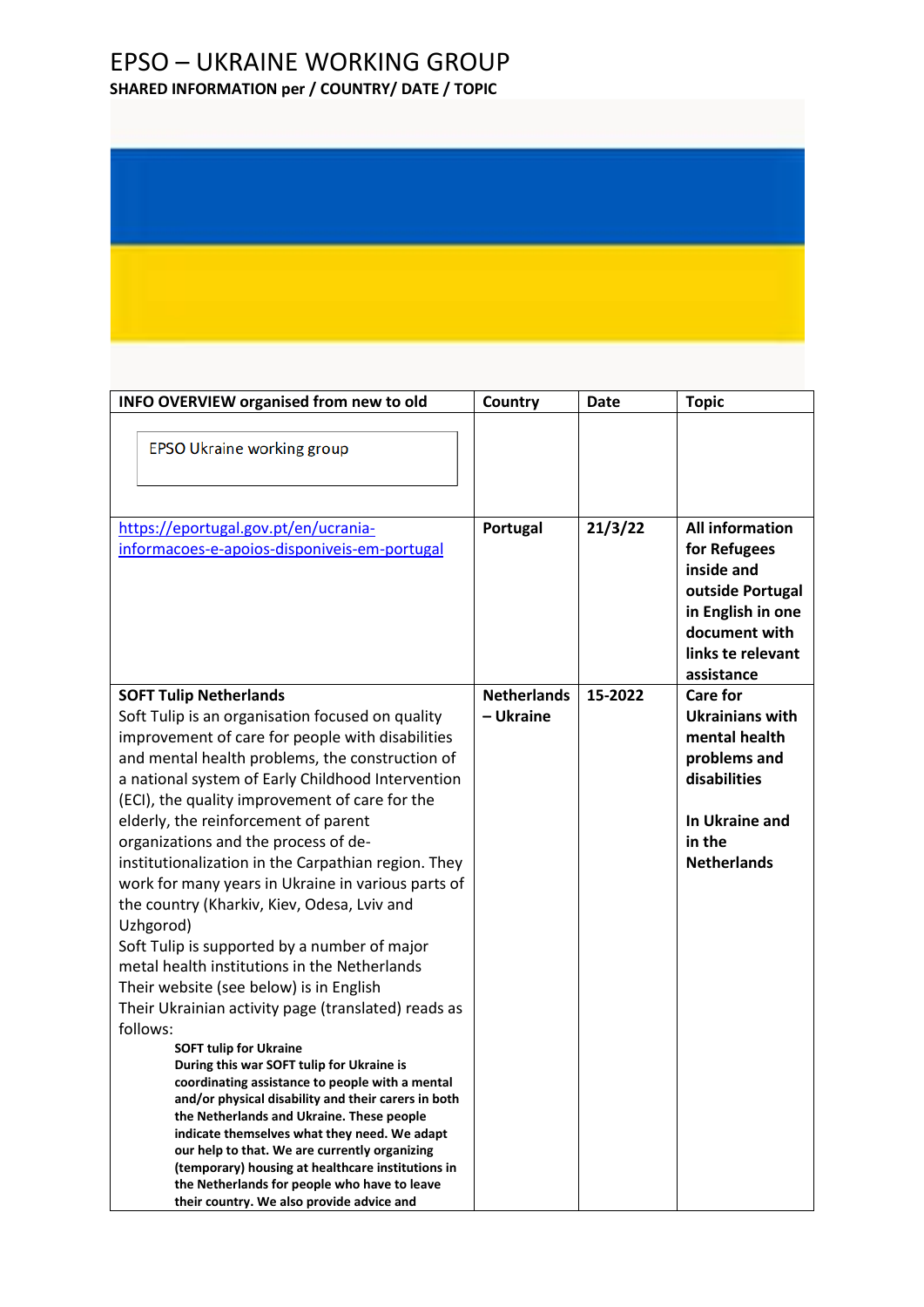| financial assistance to Ukrainian partners so that<br>they can help people displaced in Ukraine or<br>staying at home. Do you have suitable<br>accommodation available? for this target group?<br>Then click here. Or do you want to donate<br>money? Transfer your contribution to the SOFT<br>tulip Foundation, The Hague, IBAN: NL32 FVLB<br>0699610001, stating: Emergency aid Ukraine.<br>SOFT tulip for Ukraine is a temporary platform of<br>the SOFT tulip Foundation. SOFT tulip bundles the<br>expertise of healthcare institutions in the<br>Netherlands to provide care people with mental<br>and/or physical disabilities in Ukraine.<br>Parnassia Group Lily care group<br>Pameijer SOFT tulip International<br><b>Step by Step Association Better Care</b><br><b>Network European Association of Service</b><br>providers for Persons with Disabilities<br>info@softtulipforukraine.nl 020-8860020 |          |         |                                 |
|-------------------------------------------------------------------------------------------------------------------------------------------------------------------------------------------------------------------------------------------------------------------------------------------------------------------------------------------------------------------------------------------------------------------------------------------------------------------------------------------------------------------------------------------------------------------------------------------------------------------------------------------------------------------------------------------------------------------------------------------------------------------------------------------------------------------------------------------------------------------------------------------------------------------|----------|---------|---------------------------------|
| https://sefforukraine.sef.pt/Temporary                                                                                                                                                                                                                                                                                                                                                                                                                                                                                                                                                                                                                                                                                                                                                                                                                                                                            | Portugal | 21/3/22 | <b>Special</b><br>protection in |
| <b>Protection Regime</b><br>The Portuguese government has applied the                                                                                                                                                                                                                                                                                                                                                                                                                                                                                                                                                                                                                                                                                                                                                                                                                                             |          |         | Portugal                        |
| temporary protection regime to Ukrainian                                                                                                                                                                                                                                                                                                                                                                                                                                                                                                                                                                                                                                                                                                                                                                                                                                                                          |          |         |                                 |
| citizens and their relatives who cannot return                                                                                                                                                                                                                                                                                                                                                                                                                                                                                                                                                                                                                                                                                                                                                                                                                                                                    |          |         |                                 |
| to their country due to the war situation. The                                                                                                                                                                                                                                                                                                                                                                                                                                                                                                                                                                                                                                                                                                                                                                                                                                                                    |          |         |                                 |
| regime also covers citizens of other<br>nationalities residing in Ukraine who cannot                                                                                                                                                                                                                                                                                                                                                                                                                                                                                                                                                                                                                                                                                                                                                                                                                              |          |         |                                 |
| return to the country for the same reason.                                                                                                                                                                                                                                                                                                                                                                                                                                                                                                                                                                                                                                                                                                                                                                                                                                                                        |          |         |                                 |
|                                                                                                                                                                                                                                                                                                                                                                                                                                                                                                                                                                                                                                                                                                                                                                                                                                                                                                                   |          |         |                                 |
| Portugal created a special protection program                                                                                                                                                                                                                                                                                                                                                                                                                                                                                                                                                                                                                                                                                                                                                                                                                                                                     |          |         |                                 |
| for Ukrainian citizens coming from the                                                                                                                                                                                                                                                                                                                                                                                                                                                                                                                                                                                                                                                                                                                                                                                                                                                                            |          |         |                                 |
| conflict with the attribution of a Temporary<br>Protection Status, which includes:                                                                                                                                                                                                                                                                                                                                                                                                                                                                                                                                                                                                                                                                                                                                                                                                                                |          |         |                                 |
|                                                                                                                                                                                                                                                                                                                                                                                                                                                                                                                                                                                                                                                                                                                                                                                                                                                                                                                   |          |         |                                 |
| <b>Residence Permit</b>                                                                                                                                                                                                                                                                                                                                                                                                                                                                                                                                                                                                                                                                                                                                                                                                                                                                                           |          |         |                                 |
| Tax Identification Number (NIF)                                                                                                                                                                                                                                                                                                                                                                                                                                                                                                                                                                                                                                                                                                                                                                                                                                                                                   |          |         |                                 |
| Social Security Identification Number<br>(NISS)                                                                                                                                                                                                                                                                                                                                                                                                                                                                                                                                                                                                                                                                                                                                                                                                                                                                   |          |         |                                 |
| National Health Service (SNS) user                                                                                                                                                                                                                                                                                                                                                                                                                                                                                                                                                                                                                                                                                                                                                                                                                                                                                |          |         |                                 |
| number.                                                                                                                                                                                                                                                                                                                                                                                                                                                                                                                                                                                                                                                                                                                                                                                                                                                                                                           |          |         |                                 |
|                                                                                                                                                                                                                                                                                                                                                                                                                                                                                                                                                                                                                                                                                                                                                                                                                                                                                                                   |          |         |                                 |
| These identification numbers give access to<br>health care in public facilities, enrollment in                                                                                                                                                                                                                                                                                                                                                                                                                                                                                                                                                                                                                                                                                                                                                                                                                    |          |         |                                 |
| job offers, social protection, among others.                                                                                                                                                                                                                                                                                                                                                                                                                                                                                                                                                                                                                                                                                                                                                                                                                                                                      |          |         |                                 |
|                                                                                                                                                                                                                                                                                                                                                                                                                                                                                                                                                                                                                                                                                                                                                                                                                                                                                                                   |          |         |                                 |
| The protection has an initial duration of one                                                                                                                                                                                                                                                                                                                                                                                                                                                                                                                                                                                                                                                                                                                                                                                                                                                                     |          |         |                                 |
| year, which can be extended for another year,                                                                                                                                                                                                                                                                                                                                                                                                                                                                                                                                                                                                                                                                                                                                                                                                                                                                     |          |         |                                 |
| as long as the conditions preventing people<br>from returning to their country continue to                                                                                                                                                                                                                                                                                                                                                                                                                                                                                                                                                                                                                                                                                                                                                                                                                        |          |         |                                 |
| prevail.                                                                                                                                                                                                                                                                                                                                                                                                                                                                                                                                                                                                                                                                                                                                                                                                                                                                                                          |          |         |                                 |
| More information at:                                                                                                                                                                                                                                                                                                                                                                                                                                                                                                                                                                                                                                                                                                                                                                                                                                                                                              |          |         |                                 |
|                                                                                                                                                                                                                                                                                                                                                                                                                                                                                                                                                                                                                                                                                                                                                                                                                                                                                                                   |          |         |                                 |
| https://PortugalforUkraine.gov.pt<br>https://www.sef.pt                                                                                                                                                                                                                                                                                                                                                                                                                                                                                                                                                                                                                                                                                                                                                                                                                                                           |          |         |                                 |
| https://justica.gov.pt                                                                                                                                                                                                                                                                                                                                                                                                                                                                                                                                                                                                                                                                                                                                                                                                                                                                                            |          |         |                                 |
| https://eportugal.gov.pt                                                                                                                                                                                                                                                                                                                                                                                                                                                                                                                                                                                                                                                                                                                                                                                                                                                                                          |          |         |                                 |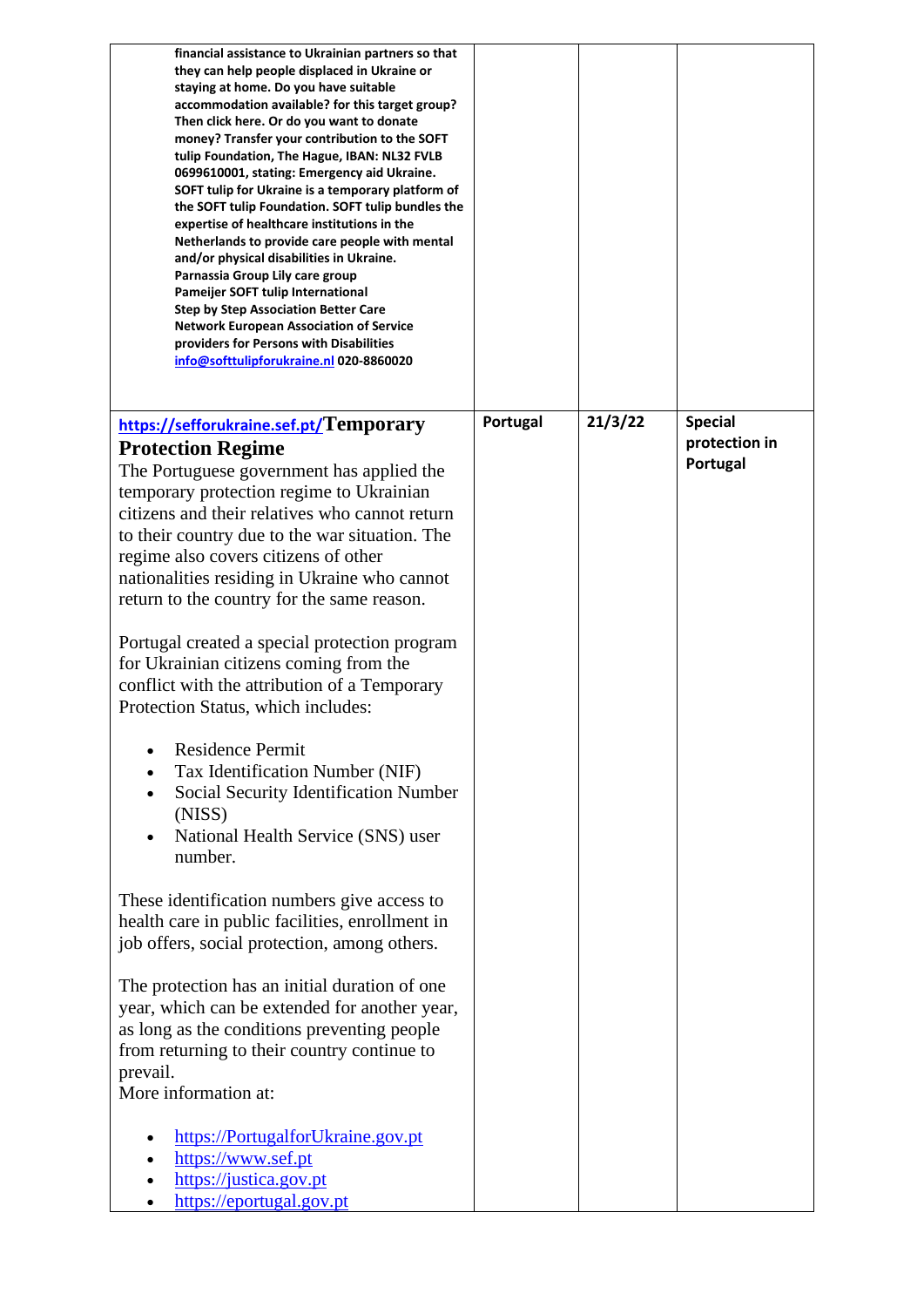| https://www.acm.gov.pt                                                                        |                |         |                                 |
|-----------------------------------------------------------------------------------------------|----------------|---------|---------------------------------|
|                                                                                               |                |         |                                 |
| For further clarifications contact:                                                           |                |         |                                 |
| SEFforUkraine@sef.pt                                                                          |                |         |                                 |
| Portugal has now an online app dedicated to                                                   | Portugal       | 19/3/22 | <b>Online-App to</b>            |
| support the refugees, namely Healthcare and                                                   |                |         | support                         |
| preventing Human                                                                              |                |         | refugees with<br>healthcare and |
| traffic. https://eportugal.gov.pt/en/ucrania-<br>informacoes-e-apoios-disponiveis-em-portugal |                |         | prevent human                   |
|                                                                                               |                |         | trafficking                     |
| <b>DANISH HOTLINE</b>                                                                         | <b>Denmark</b> | 15/3/22 | <b>Hotline for</b>              |
| As a result of the war in Ukraine, we have                                                    |                |         | health help                     |
| established a hotline to assist the Danish                                                    |                |         | refugees                        |
| authorities with health advice regarding                                                      |                |         | <b>Denmark</b>                  |
| Ukrainian citizens in Denmark. Hotline number is                                              |                |         |                                 |
| 70 20 02 66. "Many authorities are dealing with                                               |                |         |                                 |
| health care issues or questions about the right to                                            |                |         |                                 |
| health care when Ukrainian citizens come to                                                   |                |         |                                 |
| Denmark. We at the Danish Patient Safety Agency                                               |                |         |                                 |
| are standing by to answer these questions. The                                                |                |         |                                 |
| Agency can advise the authorities on everything                                               |                |         |                                 |
| from preventive measures in the case of                                                       |                |         |                                 |
| infectious diseases, hygiene issues and the right                                             |                |         |                                 |
| to healthcare in Denmark," said Anette Lykke                                                  |                |         |                                 |
| Petri, director of Styrelsen for Patientsikkerhed.                                            |                |         |                                 |
| Read more here: https://lnkd.in/eyX dxNJ                                                      |                |         |                                 |
| #Myndighedshotline #Ukraine #sundpol                                                          |                |         |                                 |
|                                                                                               |                |         |                                 |
|                                                                                               |                |         |                                 |
| 15.03.2022                                                                                    | Portugal       | 15/3/22 | <b>Platform for</b>             |
|                                                                                               |                |         | <b>Temporary</b>                |
| The Immigration and Borders Service                                                           |                |         | protection and                  |
| (SEF) has launched the SEFforUkraine                                                          |                |         | other info for                  |
| platform that allows displaced persons                                                        |                |         | <b>Ukrainian</b>                |
| from Ukraine to apply online for                                                              |                |         | displaced                       |
| temporary protection in Portugal. This                                                        |                |         | people                          |
| online service is aimed at all Ukrainian                                                      |                |         |                                 |
| citizens and their families, as well as                                                       |                |         |                                 |
| foreign citizens residing in Ukraine.                                                         |                |         |                                 |
|                                                                                               |                |         |                                 |
| The online registration is only available for                                                 |                |         |                                 |
| people over 18 years old, so the application                                                  |                |         |                                 |
| for protection for minors must be made in                                                     |                |         |                                 |
| person at one of <b>SEF's 24 branches</b> to                                                  |                |         |                                 |
| confirm the children's affiliation.                                                           |                |         |                                 |
|                                                                                               |                |         |                                 |
| The new platform is available in                                                              |                |         |                                 |
| Portuguese, English and Ukrainian.                                                            |                |         |                                 |
|                                                                                               |                |         |                                 |
| Remember that the temporary protection                                                        |                |         |                                 |
| status lasts for one year, with the possibility                                               |                |         |                                 |
| of being extended for two six-month                                                           |                |         |                                 |
| periods. Under the temporary protection<br>regime, Portuguese identification numbers          |                |         |                                 |
| are automatically assigned, giving access to                                                  |                |         |                                 |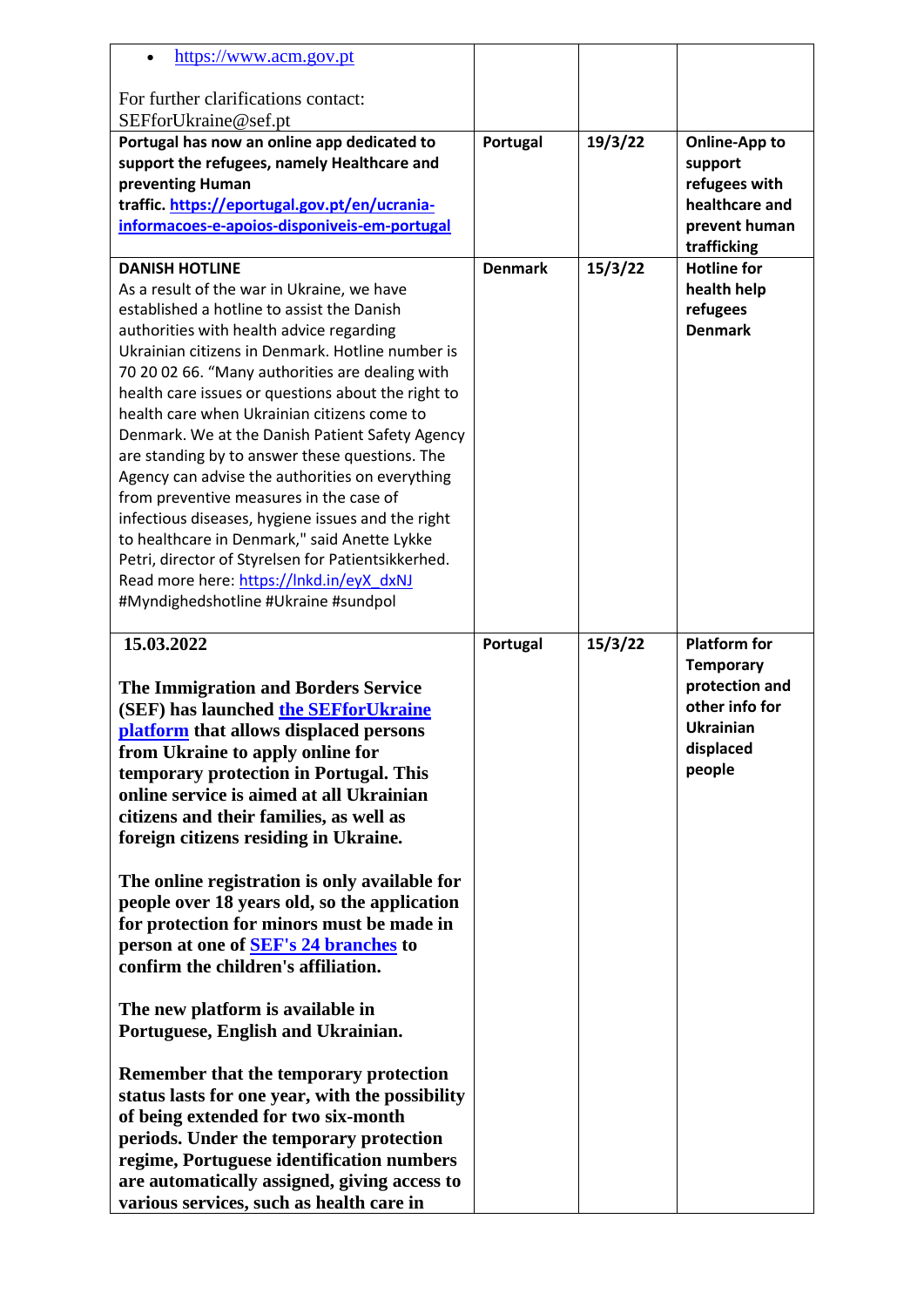| public facilities, enrollment in job offers,<br>social protection, among others.<br>All useful information about the reception<br>and integration of people displaced by the<br>conflict in Ukraine can be found on the<br>ePortugal portal, on the pages:<br><b>Ukraine: Information and support</b><br>available in Portugal<br><b>Ukraine: Information for</b><br>Portuguese citizens.<br>The Portuguese Government has also<br>launched the platform "Portugal for<br><b>Ukraine"</b> which disseminates all the<br>responses and actions underway for all<br>those who need help and for those who<br>want to help, nationally and<br>internationally. |          |                                 |                                                                                                                          |
|-------------------------------------------------------------------------------------------------------------------------------------------------------------------------------------------------------------------------------------------------------------------------------------------------------------------------------------------------------------------------------------------------------------------------------------------------------------------------------------------------------------------------------------------------------------------------------------------------------------------------------------------------------------|----------|---------------------------------|--------------------------------------------------------------------------------------------------------------------------|
| <b>Source: Government Portal</b>                                                                                                                                                                                                                                                                                                                                                                                                                                                                                                                                                                                                                            |          |                                 |                                                                                                                          |
| https://eportugal.gov.pt/en/noticias/ucrania-<br>sef-lanca-plataforma-online-para-pedidos-de-<br>protecao-temporaria                                                                                                                                                                                                                                                                                                                                                                                                                                                                                                                                        |          |                                 |                                                                                                                          |
| https://eportugal.gov.pt/en/ucrania-                                                                                                                                                                                                                                                                                                                                                                                                                                                                                                                                                                                                                        | Portugal | <b>Information</b>              | <b>Information in</b>                                                                                                    |
| informacoes-e-apoios-disponiveis-em-portugal                                                                                                                                                                                                                                                                                                                                                                                                                                                                                                                                                                                                                |          | updated on<br>March 21,<br>2022 | <b>English for</b><br><b>Ukrainian</b><br>citizens in<br>Portugal                                                        |
| Frequently asked questions<br>Immigrants' access to health care in<br>the National Health Service In the<br>exercise of its attributions and powers,<br>ERS published, on July 4, 2015, the study<br>"Access to health care by immigrants", with the<br>objective of evaluating access to the health<br>system by immigrants in Portugal, and whose<br>conclusions determined the issuance of a<br>recommendation to the Regional Health<br>Administrations and the Central Administration of<br>the Health System.<br>Following requests for information and                                                                                               | Portugal | 4-77-2015                       | <b>Frequently</b><br>asked questions<br>published in<br>2015 by the<br>Portuguese<br><b>Healthcare</b><br>inspection ERS |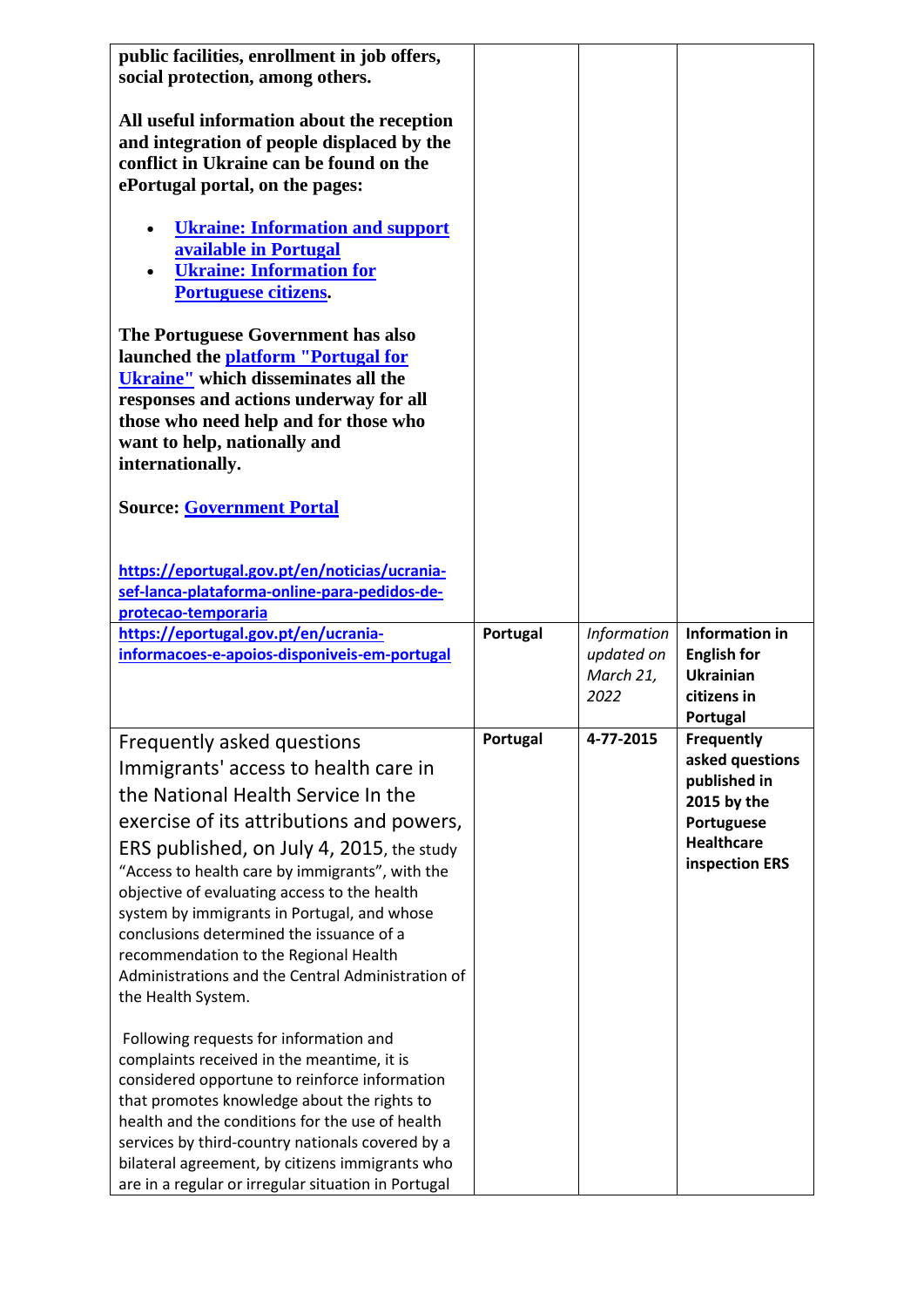| and by citizens with refugee status or the right to   |  |
|-------------------------------------------------------|--|
| asylum.                                               |  |
| Above all, it is intended to reinforce that access    |  |
| to health care should not be restricted by            |  |
| obstacles of a merely administrative/bureaucratic     |  |
| nature.                                               |  |
|                                                       |  |
| The frequently asked questions that are now           |  |
| being published do not dispense with a careful        |  |
| reading of the applicable legislation in force and    |  |
| seek to constitute, essentially, an instrument of     |  |
| guidance. It is also advisable to consult the         |  |
| Supervisory Alert no. health services on the          |  |
| access of foreign citizens to health care in the      |  |
| SNS, in particular, in the context of the current     |  |
| situation of the SARS-CoV-2 epidemic and              |  |
| epidemiological infection by COVID-19. It is also     |  |
| recommended to consult the leaflet on access to       |  |
| healthcare by foreign citizens, which will be an      |  |
| asset in obtaining information on the subject.        |  |
|                                                       |  |
| FAQs:                                                 |  |
| As an immigrant citizen, do I have access<br>٠        |  |
| to healthcare in Portugal?                            |  |
|                                                       |  |
| Yes. Foreign citizens, nationals of a third country   |  |
| not belonging to the European Union or                |  |
| European Economic Area and Switzerland,               |  |
| residing in the national territory, under the terms   |  |
| regulated in immigration legislation, are             |  |
| guaranteed health protection, and they have the       |  |
| right to assistance in a health center or hospital    |  |
|                                                       |  |
| on equal treatment with beneficiaries of the          |  |
| National Health Service (SNS).                        |  |
| If you do not have a stay or residence                |  |
| permit or are in an irregular situation,              |  |
| does access to healthcare cost you?                   |  |
|                                                       |  |
| Yes. Immigrants who do not hold a stay or             |  |
| residence permit or who are in an irregular           |  |
| situation in terms of immigration legislation in      |  |
| force have access to the SNS upon presentation        |  |
| of a document from the Parish Council of their        |  |
| area of residence that certifies that are residing in |  |
| Portugal for more than 90 days. However, they         |  |
| may be required to pay for the care received          |  |
| according to the tables in force, with the            |  |
| exception of cases that constitute situations that    |  |
| may endanger public health and provided for in        |  |
| point 7 of the DGS Information Circular No.           |  |
| 12/DQS/DMD, in which case care is provided in         |  |
| the same terms as any national citizen (taking        |  |
| into account each specific case, namely, the          |  |
| economic and social situation of the user, to be      |  |
| assessed by the Social Security services).            |  |